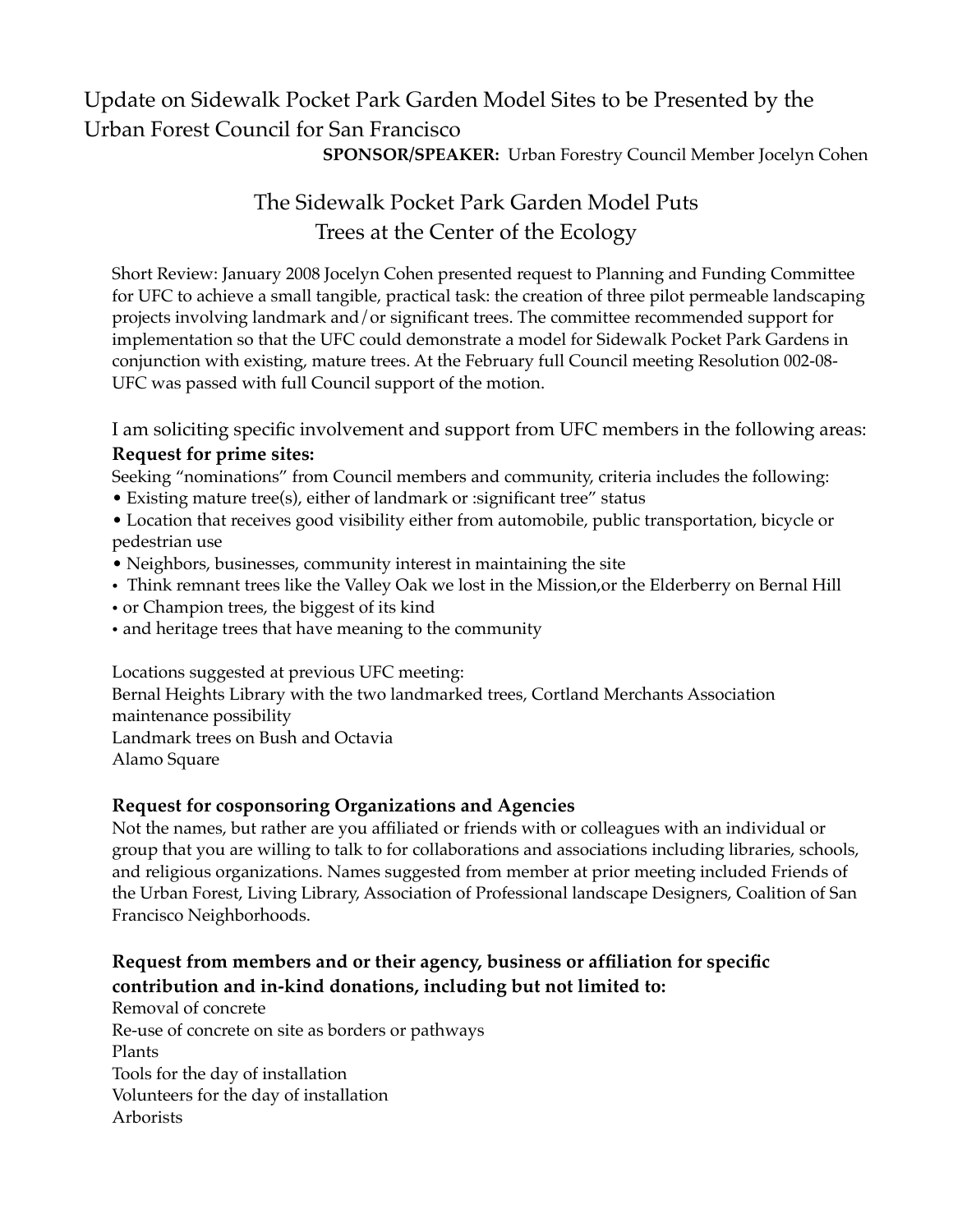**Requested sketches and drawings of specific locations in order to visualize how the projects would look like initially and over time:** see attached

### *Current tasks for pilot sites*

#### **Evaluate time line with specific target dates and goals.**

- 1. August 2008 meeting, review site recommendations
- 2. August 2008 meeting, list of stake-holders and their commitments
- 3. September, 2008 meeting, commit to three sites with both Landmark or "significant trees" and willing participants.
- 4. Create site analysis of proposed SPPGs establishing a base map, site conditions and existing plant inventory.
- 5. Simple Design & Plant Plan for each site, assistance from APLD
- 6. Contractor notes for demolition
- 7. Secure donations of plants from local nurseries.
- 8. Collaboration with concrete contractors or DPW to remove concrete, design to reuse as much of concrete on site as possible.
- 9. Collaborate with local arborist/tree workers to prune large trees if needed.
- 10. Collaborate with Merritt College Pruning Club to prune smaller trees under 20'.
- 11. Have media lined up to cover the transformation, Ron Sullivan and Joe Eaten from "The Chronicle."
- 12. Compile notes and documentation for "Guidelines" flyer/brochure available online for creating a SPPG and ongoing care of tree(s) and plants.

## *Urban Forest Council – Example of Specifications for SPPG installation*

### **Line itemize with unit cost for each task**

- 1. Remove concrete and take to recycle
	- a. Fair trade, 3x3' square, \$50. Sq ft.
	- b. Alternative: Remove concrete and re-use to build small dry stack wall/border around garden and for foot paths between street and sidewalk
- 2. Cost of permit: \$160. To \$215.
- 3. Amend soil, preparation and grading as necessary in new planting areas
	- a. Hand grade per Sq ft., \$3.
	- b. Note: Do not rototill soil as we want little disturbance to tree roots, amend soil as necessary to bring to grade mixing with native soil
	- c. Soil amendment appx. \$6. materials only for 2 Cubic ft. bag, adds 3" of soil to 8 sq. ft. area.
- 4. Unit Cost to plant 4" plant, \$15. to \$15.00
- 5. Unit Cost to plant 1 gallon plant, \$15. to \$24.00
- 6. Unit Cost to plant 5 gallon plant, \$44. to \$58.00
- 7. Unit Cost to plant 15 gallon tree, \$150. to \$215.00